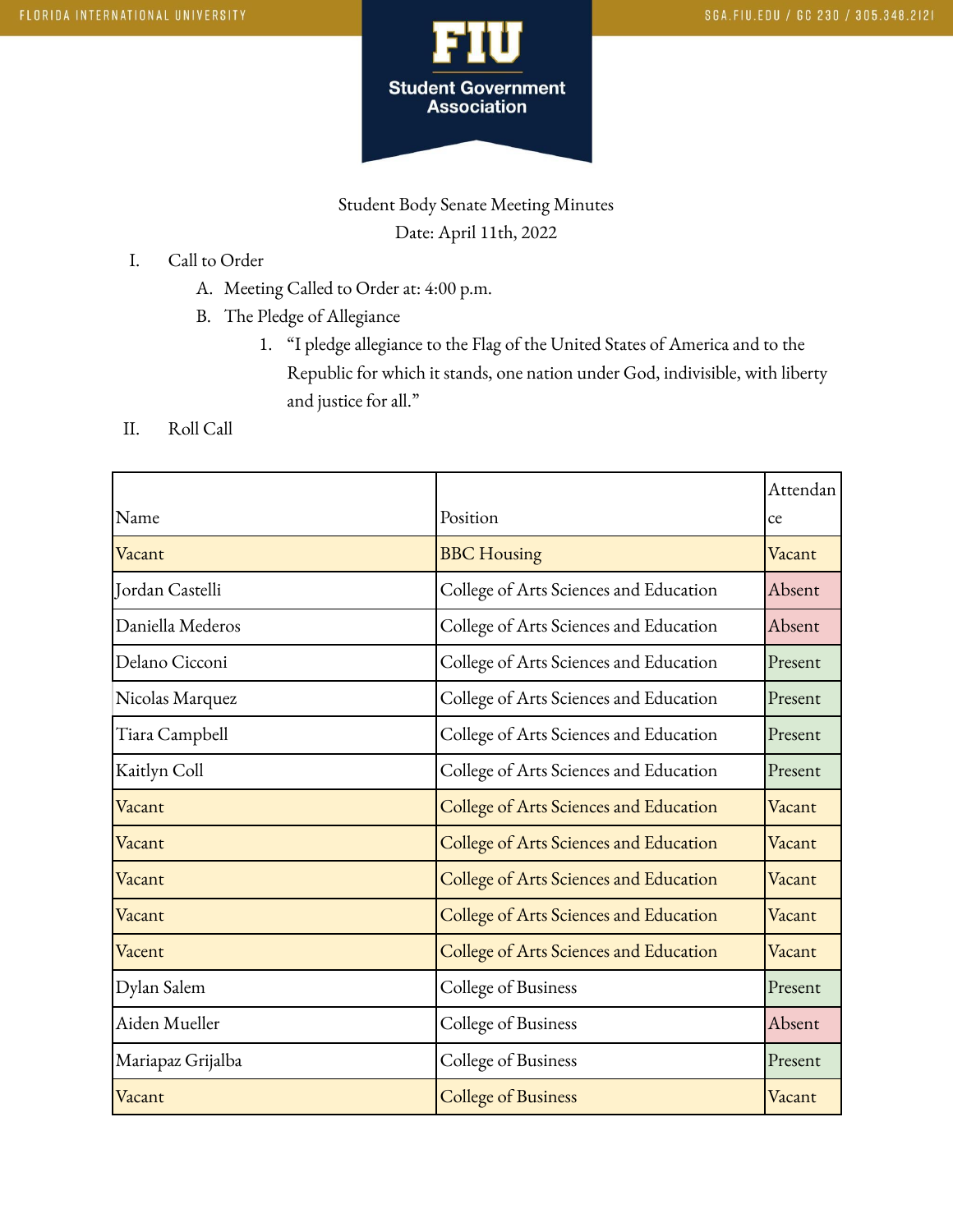| Vacant              | <b>College of Business</b>                            | Vacant  |
|---------------------|-------------------------------------------------------|---------|
| Gabriela Tovar      | College of Communication Architecture<br>and the Arts | Absent  |
| Nicholas Ramirez    | College of Communication Architecture<br>and the Arts | Absent  |
| Cristhofer Lugo     | College of Engineering and Computing                  | Present |
| Fernando Melara     | College of Engineering and Computing                  | Present |
| Hervangelot Lordeus | College of Engineering and Computing                  | Absent  |
| Natalie Meneses     | College of Engineering and Computing                  | Present |
| Vacant              | College of Hospitality and Tourism<br>Management      | Vacant  |
| Vacant              | College of Law                                        | Vacant  |
| Shebin George       | College of Medicine                                   | Present |
| Joshua Lovo-Morales | College of Nursing and Health Sciences                | Absent  |
| Tyra Moss           | College of Public Health and Social Work              | Absent  |
| Joshua Mandall      | Graduate School                                       | Present |
| Yendy Gonzalez      | Graduate School                                       | Absent  |
| Kehinde Alawode     | Graduate School                                       | Present |
| Karim Mostafa       | Graduate School                                       | Present |
| Sai Kiran Mucharla  | Graduate School                                       | Absent  |
| Jean Rodriguez      | Honors College                                        | Absent  |
| John Boris          | <b>Lower Division BBC</b>                             | Present |
| Zoilo Batista       | Lower Division MMC                                    | Absent  |
| Jacob Bharat        | <b>MMC</b> Housing                                    | Present |
| Taylor Sokolosky    | <b>MMC</b> Housing                                    | Absent  |
| Vacant              | <b>MMC Housing</b>                                    | Vacant  |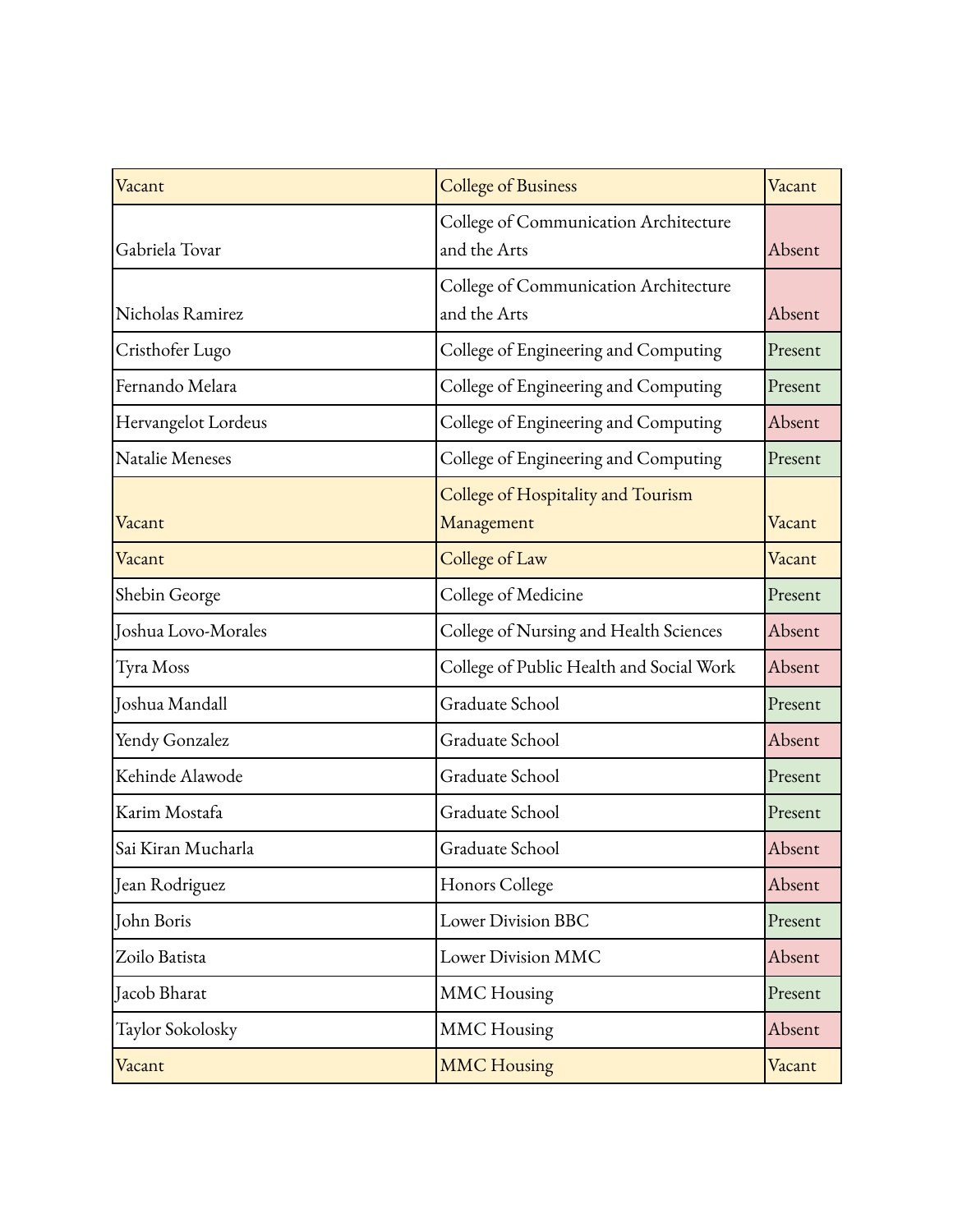| Vacant                              | <b>Online Student</b>                      | Vacant  |
|-------------------------------------|--------------------------------------------|---------|
| Alexander Sutton                    | School of International and Public Affairs | Present |
| David Luis                          | School of International and Public Affairs | Present |
| Manuel Soltero                      | School of International and Public Affairs | Present |
| Vacant                              | <b>Upper Division BBC</b>                  | Vacant  |
| Vacant                              | <b>Upper Division BBC</b>                  | Vacant  |
| Rodrigo Alea                        | <b>Upper Division MMC</b>                  | Absent  |
| Nicholas Pastrana                   | <b>Upper Division MMC</b>                  | Present |
| TOTAL NUMBER OF SENATORS PRESENT    |                                            |         |
| TOTAL NUMBER OF SENATORS ABSENT     |                                            |         |
| TOTAL NUMBER OF SENATE SEATS VACANT |                                            |         |

## III. Approval of Minutes from Last Meeting

A. Senator Luis moves to approve minutes from last meeting 4/4/2022, senator mandall seconds. Motion passes

## IV. Adoption of the Agenda

A. Senator Sutton moves to adopt todays agenda 4/11/2022 senator luis seconds. Motion passes.

## V. Invited Speakers

- VI. Committee Reports
	- A. Appropriations Committee
		- 1. Student came to meeting and spoke about two possible initiatives, this student is also looking to apply to SGA in the summer
	- B. Graduate and Professional Student Committee
		- 1. GSAW was successful last week!
		- 2. We will be meeting tomorrow to review an appeal
	- C. University Sustainability and Innovation Committee
	- D. Health and Well-Being Committee
	- E. Student Life and Academic Concerns Committee
		- 1. Passed 3 pieces of legislation that will be going up for discussion today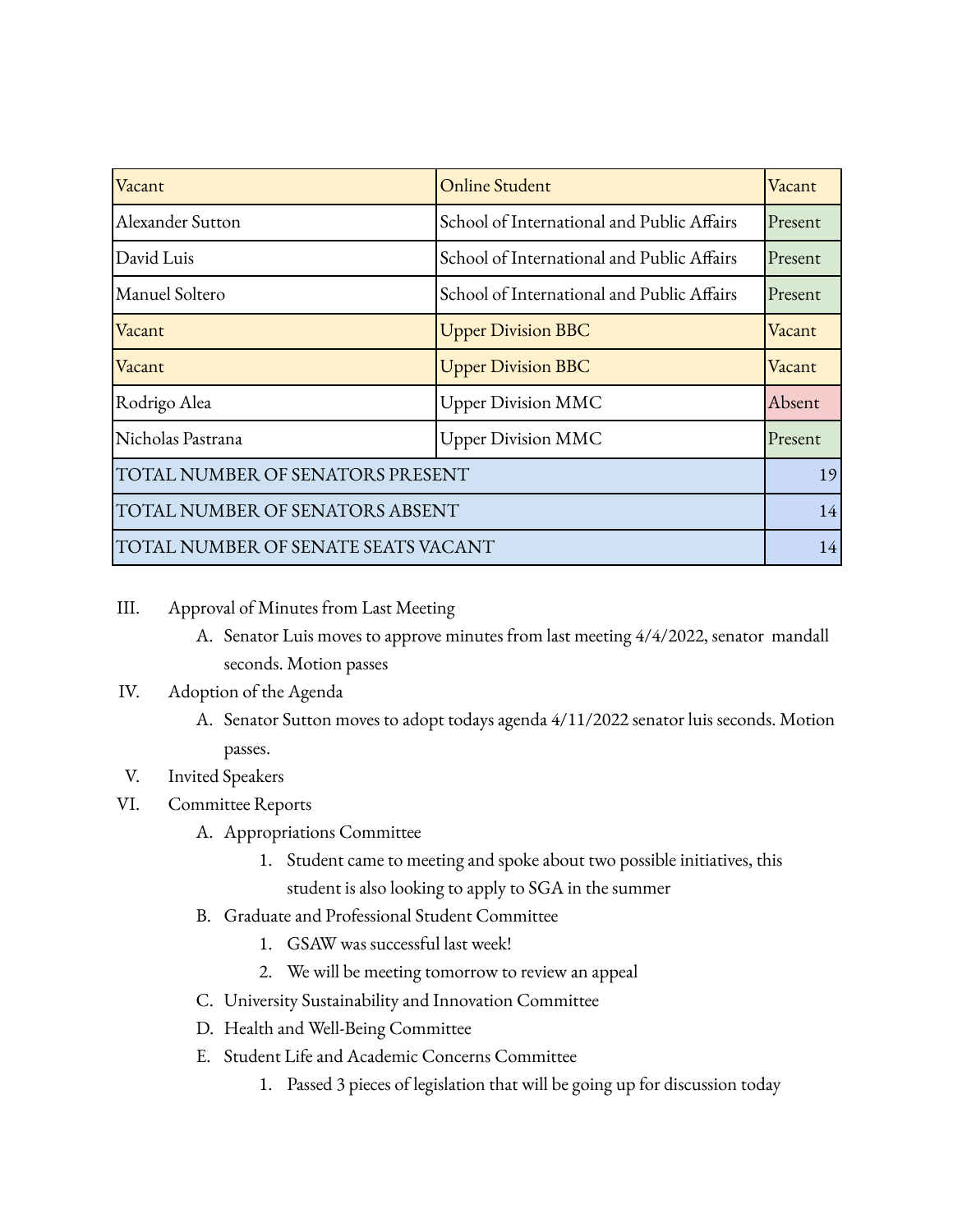- 2. I urge those who want to file an initiative to do so in the forms that we have
- F. Committee on Rules and Administration
- VII. Executive Board Reports
	- A. Student Body President
	- B. Senate President
		- 1. Transition forms will be due this week
		- 2. Banquet is next wednesday
		- 3. Last senate is next week
	- C. Senate President Pro-Tempore
		- 1. Composites are next tuesday from 8-9pm
		- 2. If anyone needs help with their virtual signature please reach out to me
	- D. Senate Floor Leader
		- 1. If anyone needs help with their transition forms please reach out to me so we can work together
	- E. Student Body Vice President
	- F. Comptroller
	- G. Executive Administrator
	- H. Governor of the Biscayne Bay Campus
		- 1. Got to participate in miami beach pride parade! Its always great for SGA to show support for all students.
		- 2. Recharge events will begin next week at BBC
	- I. Chief of Staff
	- J. Chief Justice
- VIII. Vetoed Legislation
	- A. none
	- IX. Unfinished Business
		- A. none
	- X. New Business
		- A. S.R. 02 009 *Sexual Assault Prevention*
			- 1. 3 minute q&A period set by senate president pastrana
		- B. S.R. 02 010 *Thomas Poldo Resolution*
			- 1. Senator sutton moves for a 3 minute q&a, senator Luis seconds. Motion passes.
			- 2. Senator luis moves to go into next resolution